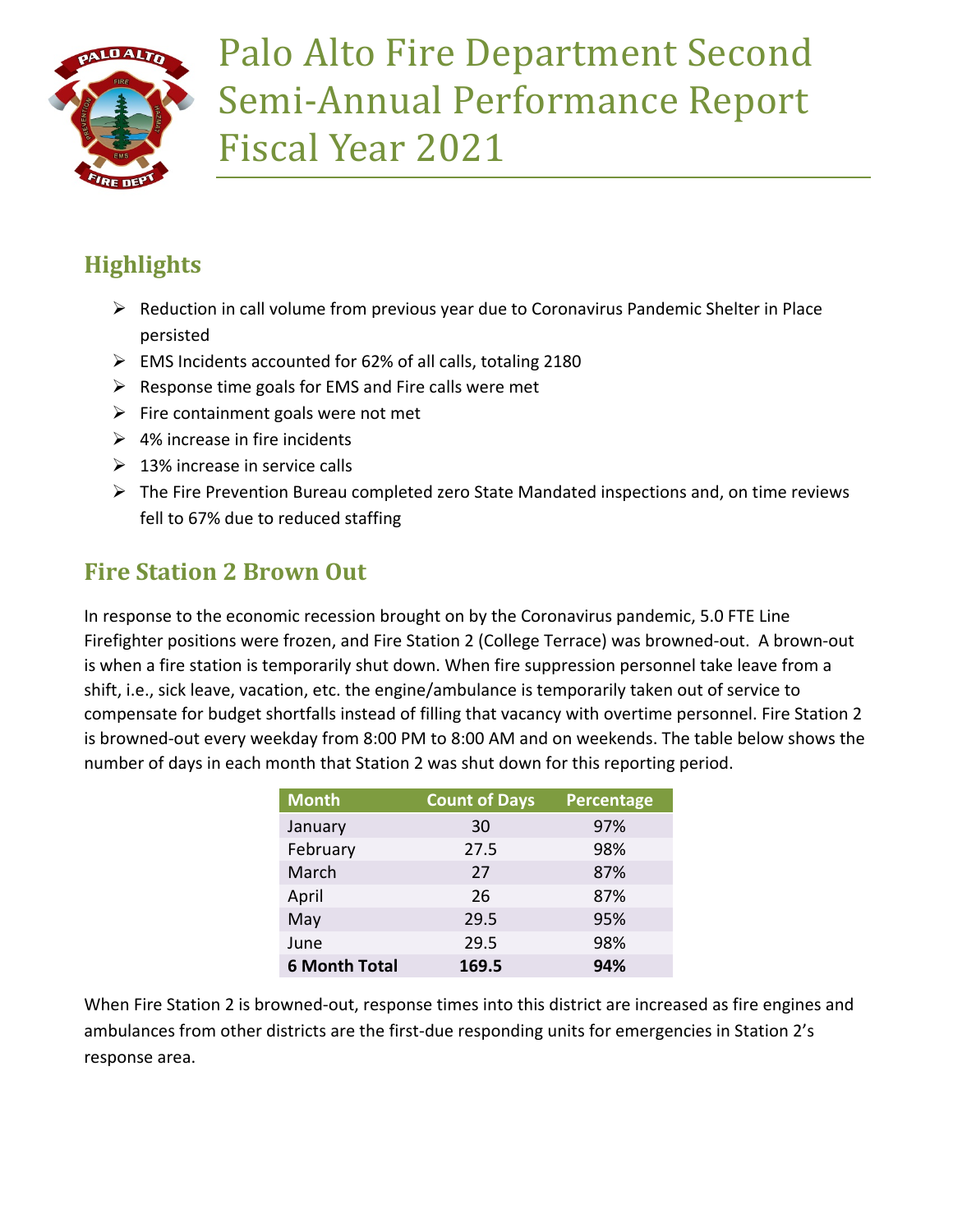### **Calls for Service**

The Palo Alto Fire Department (PAFD) responded to a total of 3,531 calls for service in the second sixmonth period of Fiscal Year 2021. The calls include responses within Palo Alto, Stanford, and neighboring cities to provide Auto and Mutual Aid. Approximately eighty-seven percent (87%) of calls are generated from Palo Alto, eleven percent (11%) from Stanford, and the remainder from neighboring cities or requests for regional fire deployment.

The majority of calls were for Rescue and Emergency Medical Services, making up sixty-two percent (62%) of the responses. Table 1 below shows the main categories of the calls to which PAFD responded. Calls are classified based on the actual event occurred, rather than the initial call request.

| <b>Call Type</b>                                | <b>FY20</b><br><b>JAN-JUN</b> | <b>FY21</b><br><b>JAN-JUN</b> |
|-------------------------------------------------|-------------------------------|-------------------------------|
| Rescue and Emergency Medical Services Incidents | 2,237                         | 2,180                         |
| Good Intent                                     | 561                           | 512                           |
| <b>False Alarm and False Call</b>               | 405                           | 406                           |
| Service Call                                    | 267                           | 301                           |
| Fire                                            | 69                            | 72                            |
| Hazardous Condition, No Fire                    | 64                            | 57                            |
| <b>Grand Total</b>                              | 3,603                         | 3,531                         |

Good Intent and False Alarm calls make up the second largest types of responses. Most calls for service that may be a true threat of fire, gas or other emergency hazard are actually found to be something else after Firefighters investigate the situation. These calls are coded as Good Intent calls. As well, many fire alarm activations are from causes other than fire or emergency hazard. These situations are categorized as False Alarm calls.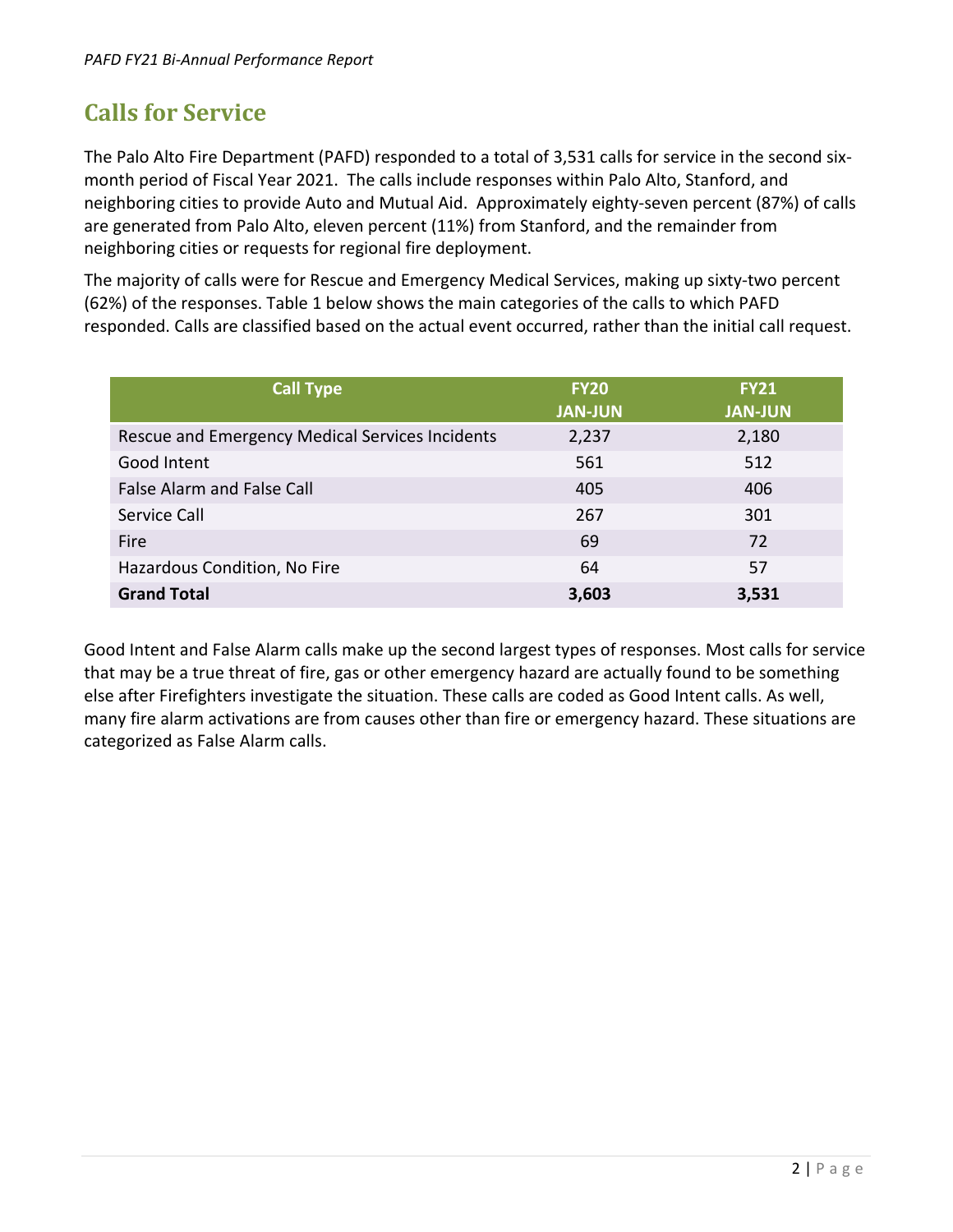#### **Emergency Medical Services and Rescue**

Emergency Medical Service (EMS) is the primary service that the Palo Alto Fire Department provides to Palo Alto and Stanford. The Palo Alto Fire Department is the only Fire Department in the County that runs its own ambulance and transport services.

Of the 2,237 Emergency Medical Service calls the PAFD responded to in the second period of Fiscal Year 2021, the overwhelming majority were for medical, trauma and cardiac emergencies that did not involve a vehicle accident.

| <b>Rescue and EMS Performance Measures</b>                                                | <b>FY20</b>    | <b>FY21</b>    |
|-------------------------------------------------------------------------------------------|----------------|----------------|
|                                                                                           | <b>JAN-JUN</b> | <b>JAN-JUN</b> |
| <b>Emergency Medical Service Incident</b>                                                 | 2,201          | 2,148          |
| <b>Extrication, Rescue</b>                                                                | 26             | 22             |
| Rescue or EMS Standby                                                                     | 10             | 4              |
| Lock-In                                                                                   | $\Omega$       | 6              |
| Water and Ice-Related Rescue                                                              | $\mathbf{0}$   |                |
| <b>Total</b>                                                                              | 2,237          | 2,180          |
| <b>Transports</b>                                                                         |                |                |
| <b>Number of Transports</b>                                                               | 1,530          | 1,617          |
| Percent of EMS Calls resulting in transport                                               | 68%            | 74%            |
| <b>Response Times</b>                                                                     |                |                |
| Percent of first responder arriving on scene to EMS calls<br>within 8 minutes             | 92%            | 93%            |
| Percent of paramedic responder arriving on scene to<br><b>EMS calls within 12 minutes</b> | 99%            | 99%            |
| Average response time for first responder arriving on<br>scene to EMS calls               | 5:25           | 5:19           |

This period reflects a decrease to the number of Rescue and EMS Incident calls. The number of transports increased, thus the proportion of calls resulting in a transport increased at seventy-four percent (74%) of all Rescue and EMS calls.

**Response Time Goal Met**: At least 90% of first responder arriving on scene to EMS calls within eight minutes.

This period the PAFD first responder arrived on scene to EMS calls within eight minutes, ninety-three percent (93%) of the time.

 **Response Time Goal Met**: At least 99% of paramedic responder arriving on scene to EMS calls within 12 minutes.

This period, the PAFD paramedic responders arrived on scene to EMS calls within 12 minutes ninetynine percent (99%) of the time.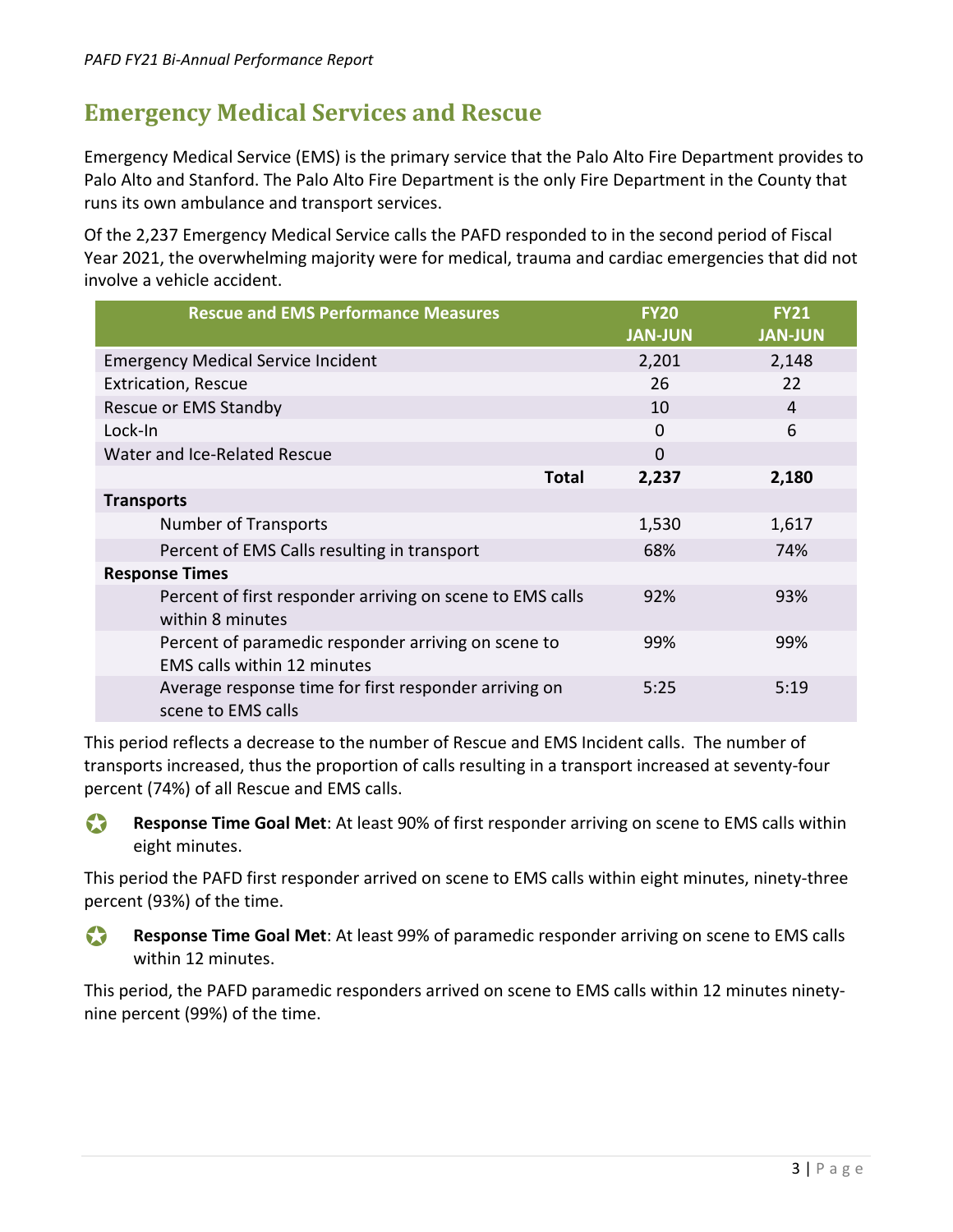#### **Fire Suppression**

Very few of the potential fire calls coming into dispatch turn out to be a real fire once PAFD investigates the scene and cause of the concerning elements. The total of calls this period was seventytwo (72) whereas fifty-eight (58) calls where fire was present originated from Palo Alto. Nine (9), occurred in Stanford. There were nine (9) building fires that the Department responded to in Palo Alto and the fire was contained to the room of origin in three of those fires. Here are the descriptions of the significant fires for this period:

**1/5/21:** 400 block of Bryant Ave. Garage fire in Sublevel A, possible homeless encampment.

**2/18/21:** 100 Block of Seal Ave. Structure Fire in Garage, fire was contained to Garage area.

**3/3/21:** 3500 Block of Deer Creek. Battery Fire and subsequent Hazardous Materials Event

**3/26/21:** 300 Block of Everett. Structure Fire House Fire in Carport with minimal extension into other areas.

**4/16/21:** Foothills Expressway. Vehicle Rollover with patient extrication required. **5/6/21:** 3800 Block of Miranda. Diesel spill, clean up and investigation ongoing.

**5/14/21:** 3300 Block of Hillview. Hazardous Materials incident with Chemical smell. Multiple entries in full

hazardous materials protective equipment. No contamination found.

**6/5/21:** 3100 Block of Flowers. Structure Fire. Fire isolated to room of origin.

|                                                       | <b>FY20</b>    | <b>FY21</b>    |
|-------------------------------------------------------|----------------|----------------|
| <b>Fire Suppression Measures</b>                      | <b>JAN-JUN</b> | <b>JAN-JUN</b> |
| <b>Structure Fire</b>                                 | 17             | 29             |
| Outside rubbish fire                                  | 21             | 17             |
| Natural vegetation on fire                            | 14             | 11             |
| Fire, Other                                           | 10             | 9              |
| Mobile property (vehicle) fire                        | 3              | 4              |
| Special outside fire                                  | 4              | $\overline{2}$ |
| <b>Total</b>                                          | 69             | 72             |
| <b>Response Times</b>                                 |                |                |
| Percent of first responder arriving on scene to Fire  |                |                |
| calls within 8 minutes                                | 87%            | 90%            |
| Average response time for first responder arriving on |                |                |
| scene to Fire calls                                   | 5:43           | 5:37           |
| <b>Fire Containment</b>                               |                |                |
| Percent of building and structure fires contained to  |                |                |
| the room or area of origin                            | 50%            | 33%            |
|                                                       |                |                |

 **Response Time Goal Met**: At least 90% of first responder arriving on scene to Fire calls within eight minutes.

This period the PAFD first responder arrived on scene to Fire calls within eight minutes was ninety (90%) of the time.

**Fire Containment Goal Not Met**: At least 90% of building and structure fires contained to the room or area of origin.

This period there were five building or structure fires within Palo Alto or Stanford, of which thirty-three percent (33%) were contained to the room or area of origin. Crews arrived on scene in under 8 minutes for all but two incidents. The maximum response time was 8 minutes and 32 seconds.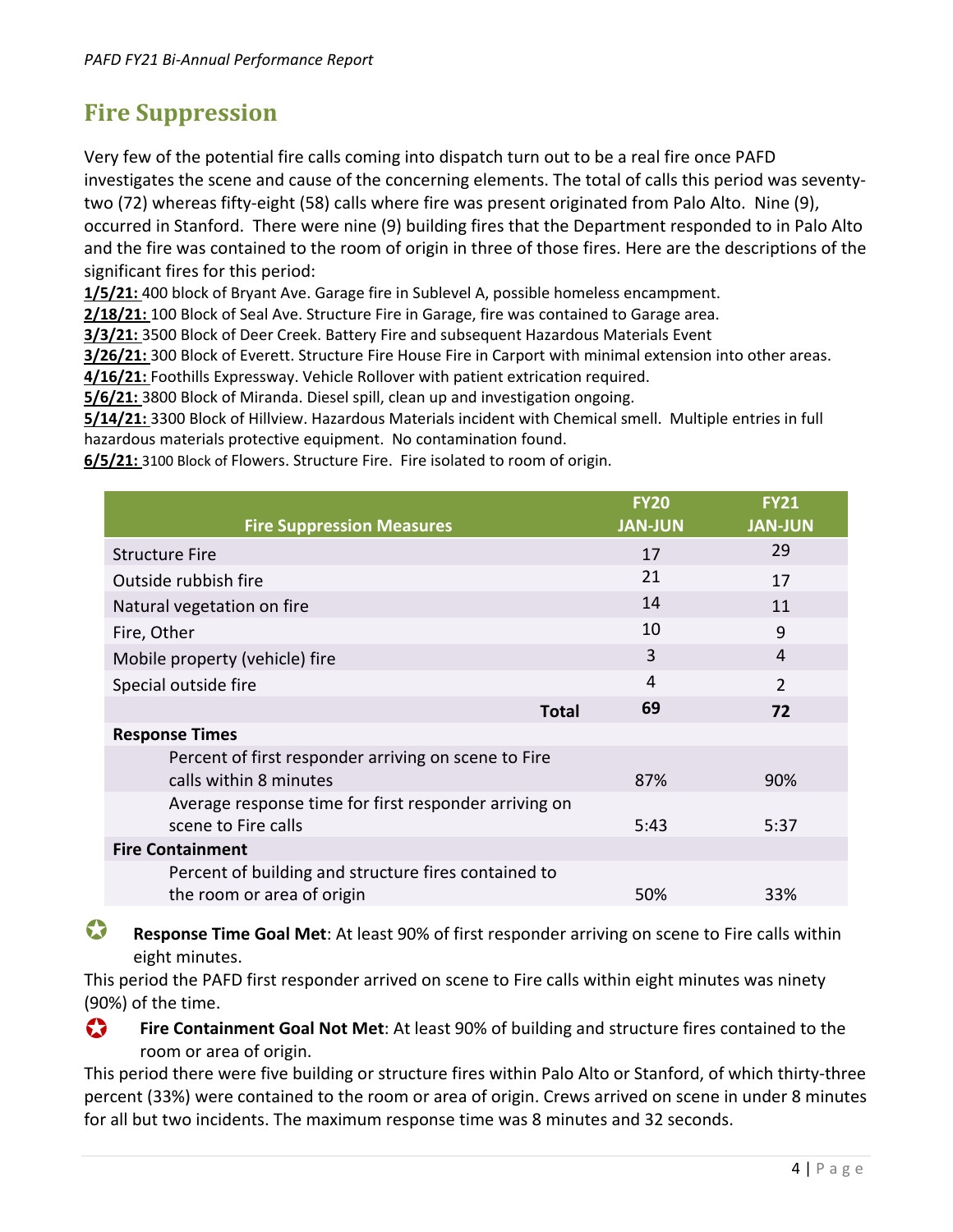#### **Hazardous Materials**

The Fire Department responded to a total of sixty-four (64) emergencies related to hazardous materials. The two primary categories of calls continue to be for Spills and Leaks or Electrical Problems, making up sixty-four percent (64%) of all Hazardous Materials calls this period.

| <b>Hazardous Materials Response Measures</b>                                                         | <b>FY20</b><br><b>JAN-JUN</b> | <b>FY21</b><br><b>JAN-JUN</b> |
|------------------------------------------------------------------------------------------------------|-------------------------------|-------------------------------|
| Combustible/Flammable spills and leaks                                                               | 24                            | 22                            |
| Electrical wiring/Equipment problem                                                                  | 17                            | 16                            |
| Hazardous Condition, Other                                                                           | 10                            | 5                             |
| Chemical release, reaction, or toxic condition                                                       | 8                             | 5                             |
| Accident, potential accident                                                                         | 3                             | 4                             |
| <b>Biological hazard</b>                                                                             | 1                             | 5                             |
| Attempted burning, illegal action                                                                    | 1                             | O                             |
| Total                                                                                                | 64                            | 57                            |
| <b>Response Times</b>                                                                                |                               |                               |
| Average response time for first responder arriving on<br>scene to Rescue & Hazardous Materials calls | 7:03                          | 6:07                          |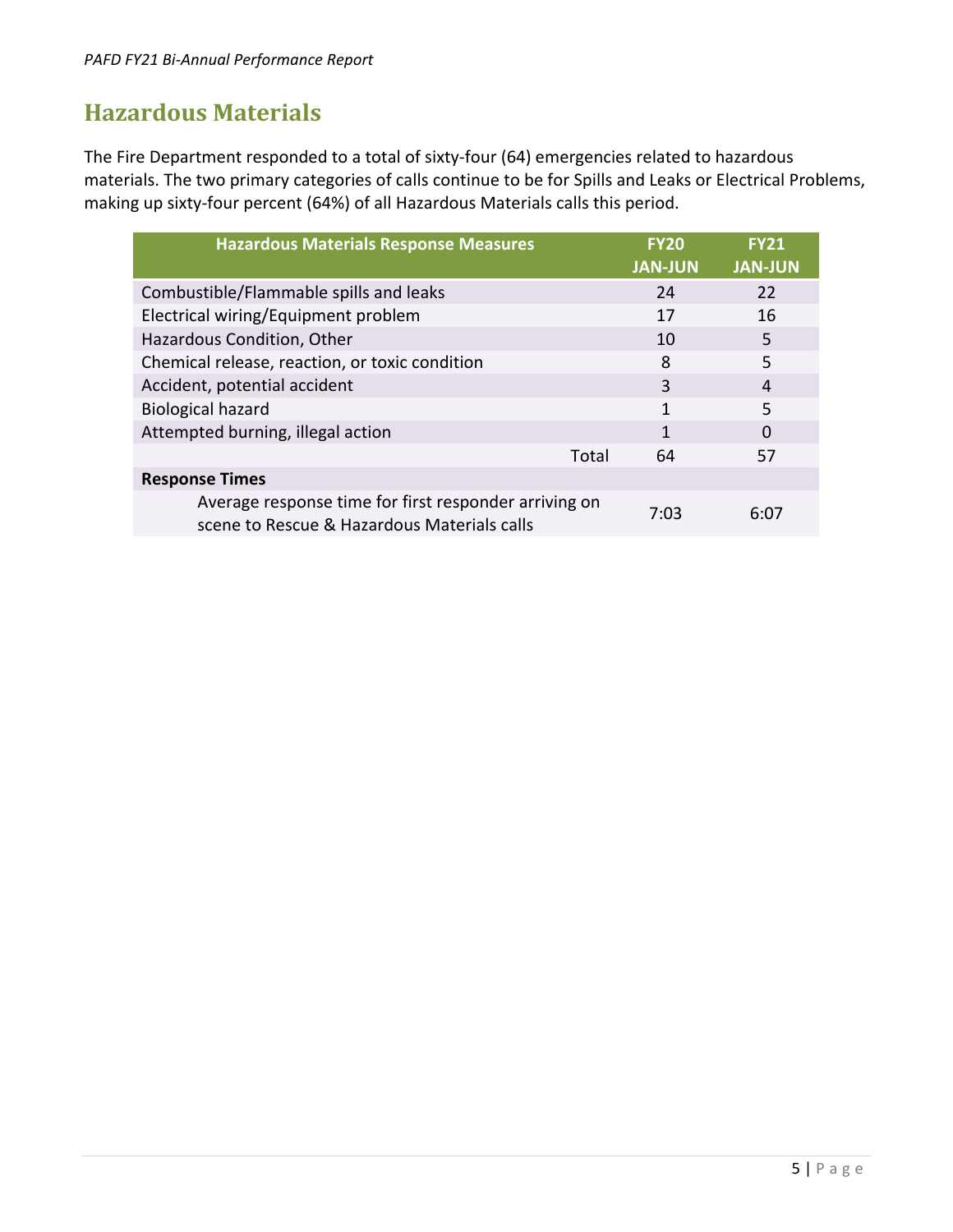#### **Mutual and Automatic Aid**

The Fire Department previously held automatic aid agreements with five regional Fire Departments, including Mountain View, Menlo Park, Woodside, Cal Fire, and Santa Clara County Fire. At the request of the City of Mountain View, the automatic aid agreement was modified at the beginning of January 2018 resulting in a significant decrease in the number of calls compared to the prior fiscal year. The Palo Alto Fire Department continues to advocate for the closest unit response and collects objective data to support improved services to all of our communities under the previous automatic aid agreement.

Santa Clara County Fire received the highest amount of aid from the Department this period accounting for fifty-eight percent (58%) of all mutual and auto aid provided. The Department required thirty-onepercent (31%) more Aid from other jurisdictions this period compared to the prior year, with the majority received from Mountain View with a total of thirty-six (36) incidents.

| <b>Mutual Aid Performances</b>      | <b>FY20</b><br><b>JAN-JUN</b> | <b>FY21</b><br><b>JAN-JUN</b> |
|-------------------------------------|-------------------------------|-------------------------------|
| <b>Mutual and Auto Aid Provided</b> |                               |                               |
| <u>Agency</u>                       |                               |                               |
| Santa Clara County Fire             | 33                            | 51                            |
| <b>Mountain View Fire</b>           | 15                            | 16                            |
| <b>Menlo Park Fire</b>              | 4                             | 3                             |
| San Jose                            | $\Omega$                      | 1                             |
| San Mateo City                      | 1                             |                               |
| San Mateo County                    | $\mathfrak{D}$                |                               |
| Morgan Hill                         | $\mathbf{1}$                  |                               |
| Gilroy                              | 1                             |                               |
| All Mutual and Auto Aid<br>Provided | 57                            | 71                            |
|                                     |                               |                               |
| <b>Mutual and Auto Aid Received</b> |                               |                               |
| <u>Agency</u>                       |                               |                               |
| <b>Mountain View Fire</b>           | 36                            | 13                            |
| <b>Menlo Park Fire</b>              | 16                            | 5                             |
| <b>Woodside Fire</b>                | 10                            | 5                             |
| Santa Clara County Fire             | 1                             | $\overline{2}$                |
| All Mutual and Auto Aid Received    | 63                            | 25                            |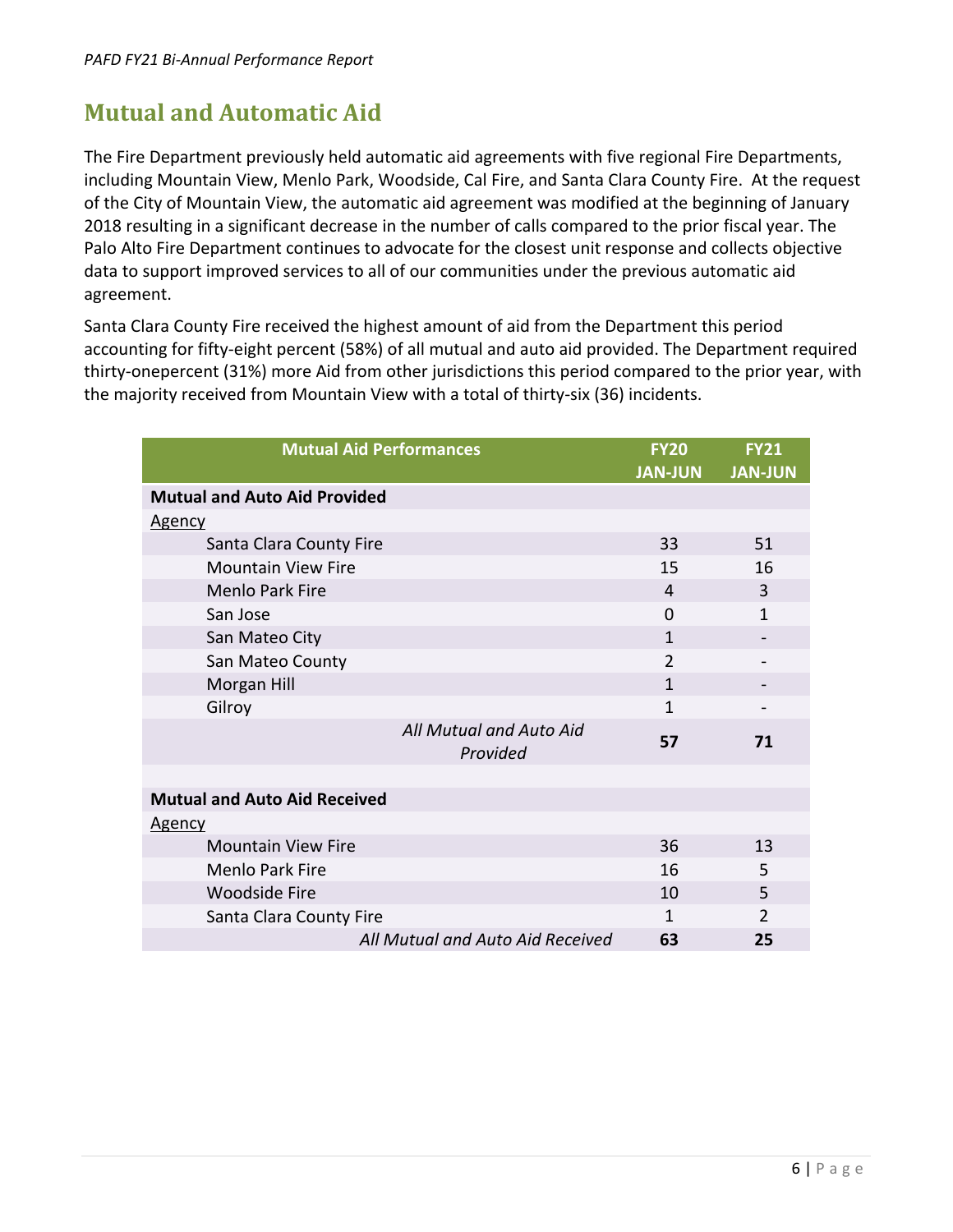### **Fire Prevention**

The Fire Prevention Bureau ensures compliance with the local and State Fire Codes for the safety of occupants and protection of property. Fire Inspectors perform fire sprinkler and fire alarm plan checks, permitting, and field inspections with the goal of ensuring all construction complies with local and national codes.

This period saw a significant decrease in the number of permits, inspections and plans reviewed on time due to staffing reductions and vacancies. One-third of Fire Inspectors were eliminated as part of the budget reductions resulting from the economic impact of the Coronavirus pandemic in Fiscal Year 2021. With reduced resources, the Bureau has seen a sharp decrease in the number of fire and life safety plan reviews completed on time – almost one-third of plans are being reviewed late.

In addition to delays in plan reviews, the Bureau has not been able to conduct any annual State Mandate or State Regulated Inspections this year. All State Mandated inspections reported have been completed by engine crews on shift.

| <b>Prevention Bureau Performance Measures</b>                 | <b>FY20</b><br><b>JAN-JUN</b> | <b>FY21</b><br><b>JAN-JUN</b> |
|---------------------------------------------------------------|-------------------------------|-------------------------------|
| <b>Permits</b>                                                |                               |                               |
| <b>Fire Permits Issued</b>                                    | 160                           | 98                            |
| Sprinkler Permits Issued                                      | 103                           | 92                            |
| Solar Permits Issued                                          | 62                            | 130                           |
| Electric Vehicle Permits Issued*                              |                               | $\overline{\phantom{a}}$      |
| <b>Inspections</b>                                            |                               |                               |
| Fire Inspections                                              | 3,758                         | 3,511                         |
| Hazardous Material (HazMat) Inspections Completed             | 44                            | 51                            |
| Number of HazMat Facilities Inspections for the year          | 716                           | 716                           |
| Percent of Hazardous Material Facilities Inspections Complete | 6%                            | 7%                            |
| <b>State Mandated Inspections Completed</b>                   | 41                            | 153                           |
| Number of State Mandated Inspections for the year             | 535                           | 532                           |
| Percent of State Mandated Facilities Inspections Complete     | 8%                            | 29%                           |
| <b>Fire and Life Safety Plan Review</b>                       |                               |                               |
| <b>Plans Reviewed</b>                                         | 716                           | 813                           |
| Percent of Reviews Completed On-Time                          | 97%                           | 67%                           |

*\*The data collection system is currently malfunctioning and not capturing Electric Vehicle Permit statistics, when this is resolved the Department will update reports retroactively.*